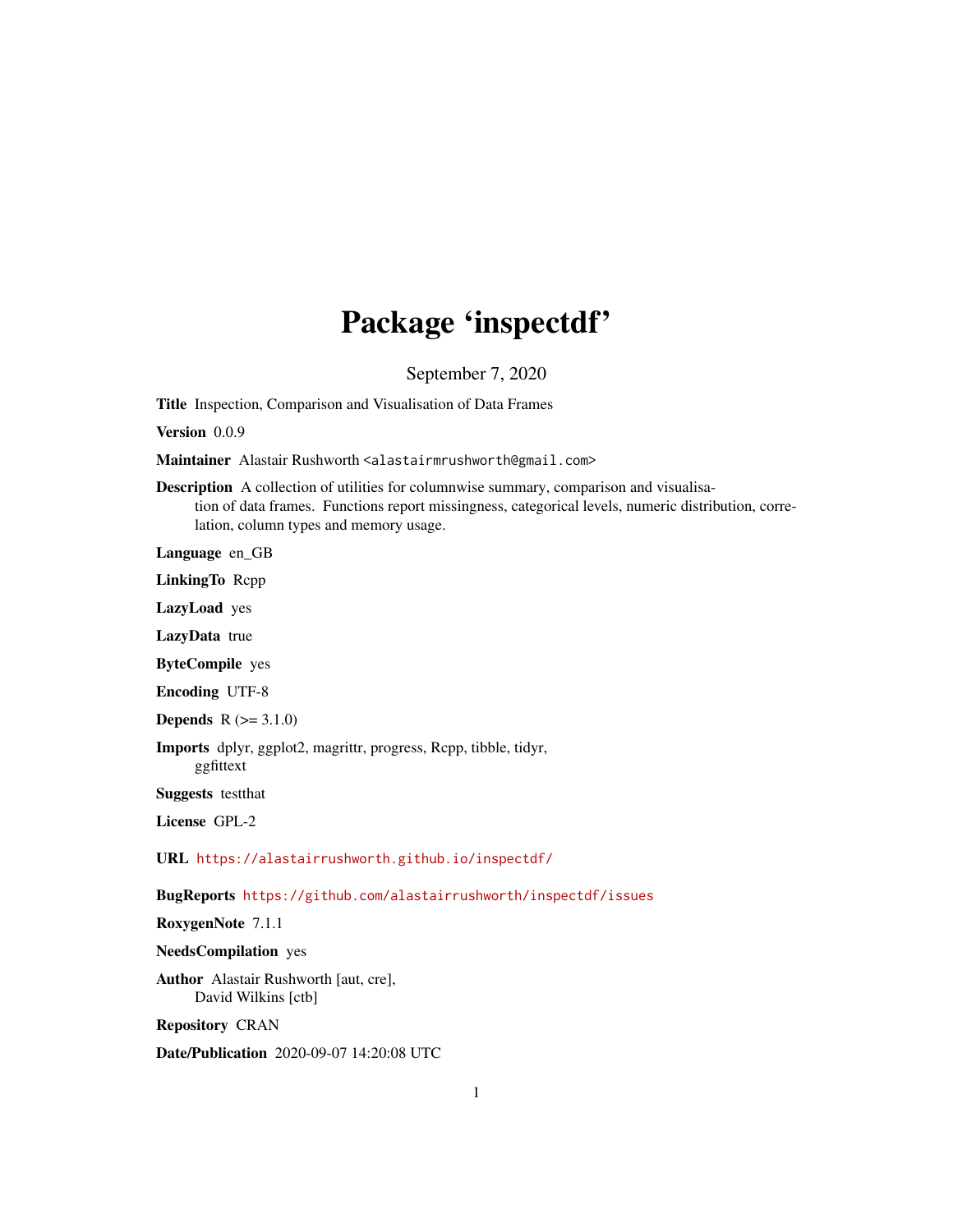# <span id="page-1-0"></span>R topics documented:

<span id="page-1-1"></span>

inspect\_cat *Summary and comparison of the levels in categorical columns*

#### Description

For a single dataframe, summarise the levels of each categorical column. If two dataframes are supplied, compare the levels of categorical features that appear in both dataframes. For grouped dataframes, summarise the levels of categorical features separately for each group.

#### Usage

inspect\_cat(df1, df2 = NULL)

#### Arguments

| df1 | A dataframe.                                                                         |
|-----|--------------------------------------------------------------------------------------|
| df2 | An optional second data frame for comparing categorical levels. Defaults to<br>NULL. |

# Details

For a single dataframe, the tibble returned contains the columns:

- col\_name, character vector containing column names of df1.
- cnt integer column containing count of unique levels found in each column, including NA.
- common, a character column containing the name of the most common level.
- common\_pcnt, the percentage of each column occupied by the most common level shown in common.
- levels, a named list containing relative frequency tibbles for each feature.

For a pair of dataframes, the tibble returned contains the columns: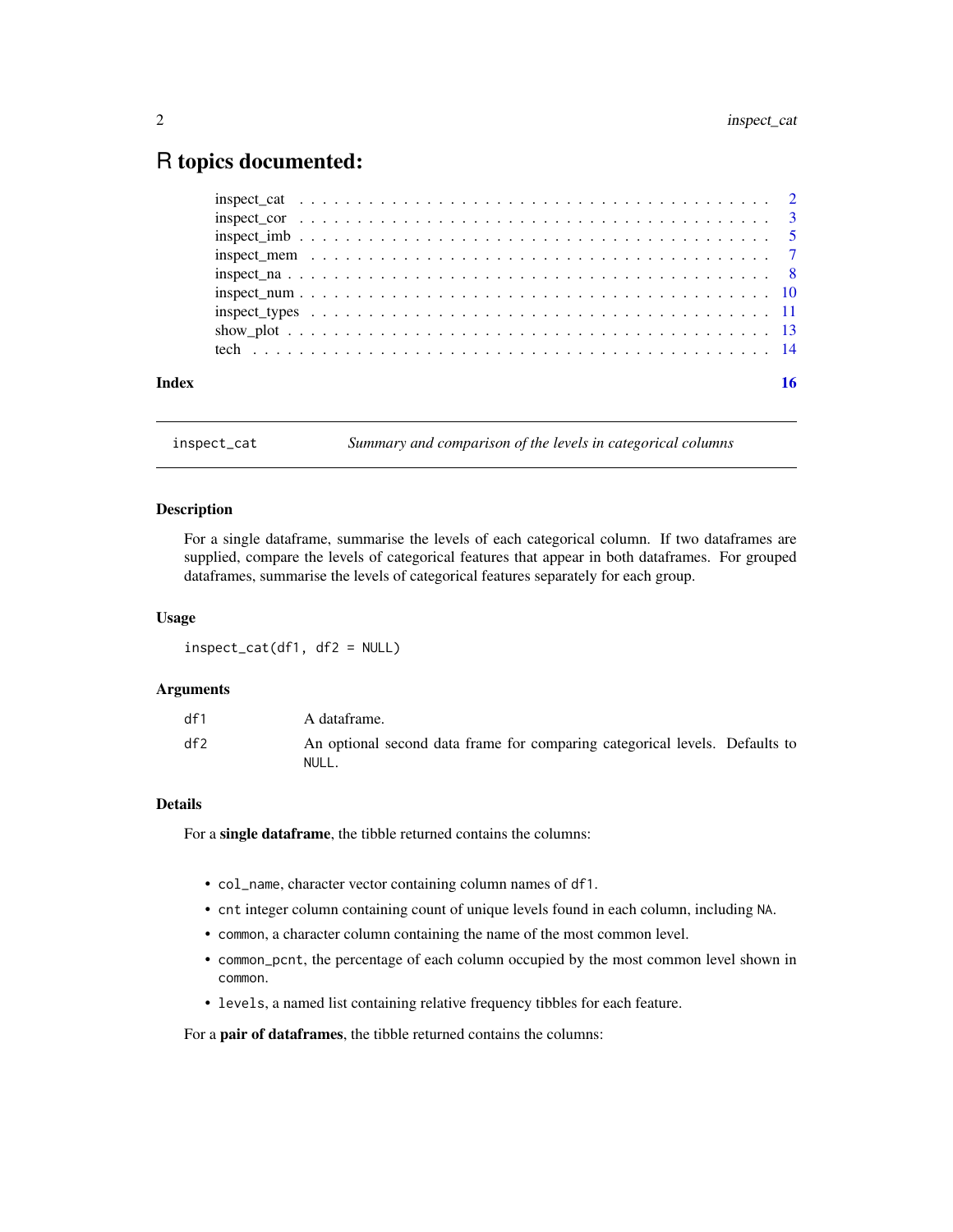- <span id="page-2-0"></span>• col\_name, character vector containing names of columns appearing in both df1 and df2.
- jsd, a numeric column containing the Jensen-Shannon divergence. This measures the difference in relative frequencies of levels in a pair of categorical features. Values near to 0 indicate agreement of the distributions, while 1 indicates disagreement.
- fisher\_p, the p-value corresponding to Fisher's exact test. A small p indicates evidence that the the two sets of relative frequencies are actually different.
- lvls\_1, lvls\_2, the relative frequency of levels in each of df1 and df2.

For a grouped dataframe, the tibble returned is as for a single dataframe, but where the first k columns are the grouping columns. There will be as many rows in the result as there are unique combinations of the grouping variables.

#### Value

A tibble summarising or comparing the categorical features in one or a pair of dataframes.

#### Author(s)

Alastair Rushworth

# See Also

[inspect\\_imb](#page-4-1), [show\\_plot](#page-12-1)

#### Examples

```
# Load dplyr for starwars data & pipe
library(dplyr)
```
# Single dataframe summary inspect\_cat(starwars)

# Paired dataframe comparison inspect\_cat(starwars, starwars[1:20, ])

# Grouped dataframe summary starwars %>% group\_by(gender) %>% inspect\_cat()

inspect\_cor *Tidy correlation coefficients for numeric dataframe columns*

#### **Description**

Summarise and compare Pearson, Kendall and Spearman correlations for numeric columns in one, two or grouped dataframes.

#### Usage

```
inspect_cor(df1, df2 = NULL, method = "pearson", with_col = NULL, alpha = 0.05)
```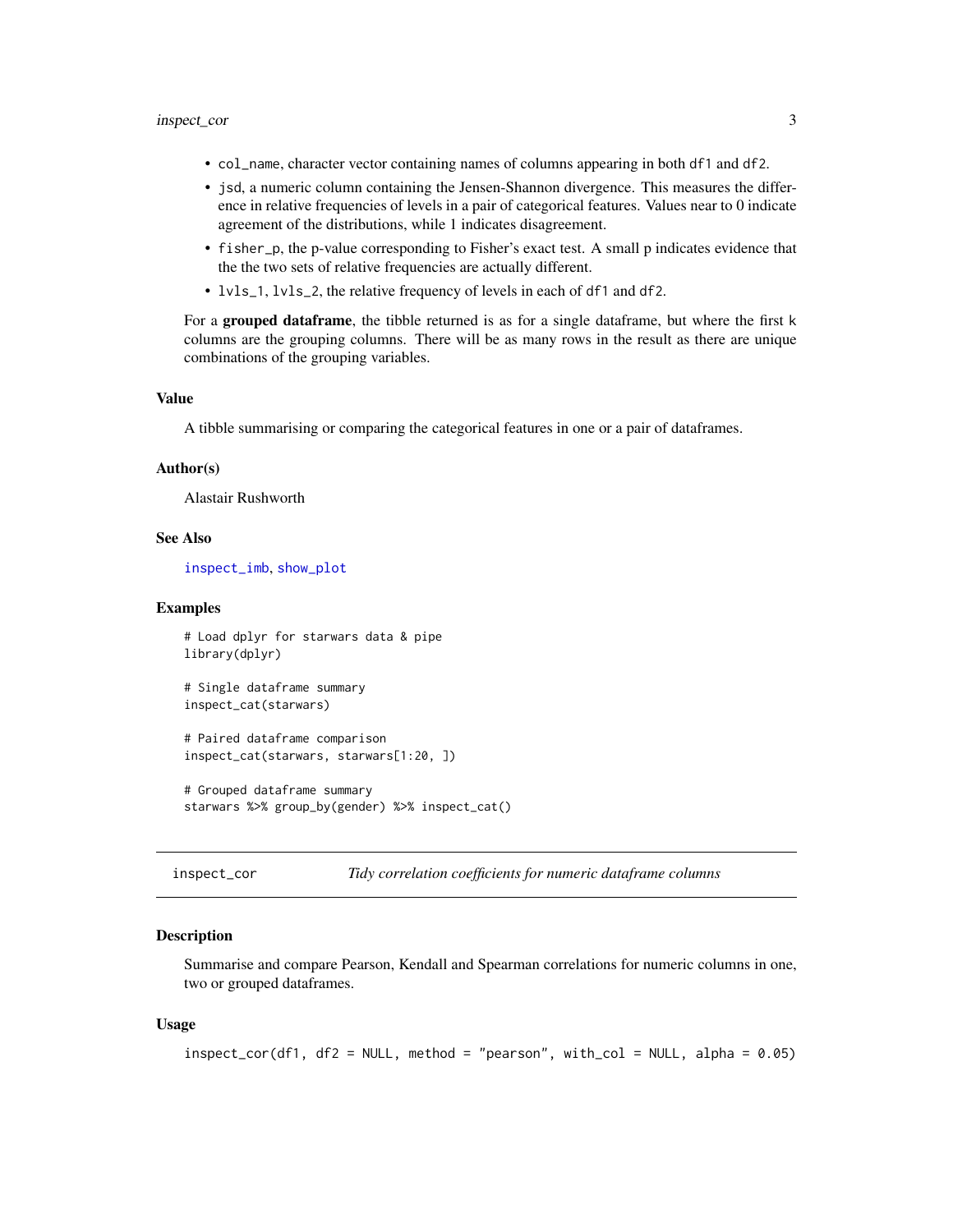#### **Arguments**

| df1      | A data frame.                                                                                                                                                      |
|----------|--------------------------------------------------------------------------------------------------------------------------------------------------------------------|
| df2      | An optional second data frame for comparing correlation coefficients. Defaults<br>to NULL.                                                                         |
| method   | a character string indicating which type of correlation coefficient to use, one of<br>"pearson", "kendall", or "spearman", which can be abbreviated.               |
| with col | Character vector of column names to calculate correlations with all other nu-<br>meric features. The default $with\_col = NULL$ returns all pairs of correlations. |
| alpha    | Alpha level for correlation confidence intervals. Defaults to 0.05.                                                                                                |

### Details

When df2 = NULL, a tibble containing correlation coefficients for df1 is returned:

- col\_1, co1\_2 character vectors containing names of numeric columns in df1.
- corr the calculated correlation coefficient.
- p\_value p-value associated with a test where the null hypothesis is that the numeric pair have 0 correlation.
- lower, upper lower and upper values of the confidence interval for the correlations.
- pcnt\_nna the number of pairs of observations that were non missing for each pair of columns. The correlation calculation used by inspect\_cor() uses only pairwise complete observations.

If df1 has class grouped\_df, then correlations will be calculated within the grouping levels and the tibble returned will have an additional column corresponding to the group labels.

When both df1 and df2 are specified, the tibble returned contains a comparison of the correlation coefficients across pairs of columns common to both dataframes.

- col\_1, co1\_2 character vectors containing names of numeric columns in either df1 or df2.
- corr\_1, corr\_2 numeric columns containing correlation coefficients from df1 and df2, respectively.
- p\_value p-value associated with the null hypothesis that the two correlation coefficients are the same. Small values indicate that the true correlation coefficients differ between the two dataframes.

Note that confidence intervals for kendall and spearman assume a normal sampling distribution for the Fisher z-transform of the correlation.

#### Value

A tibble summarising and comparing the correlations for each numeric column in one or a pair of data frames.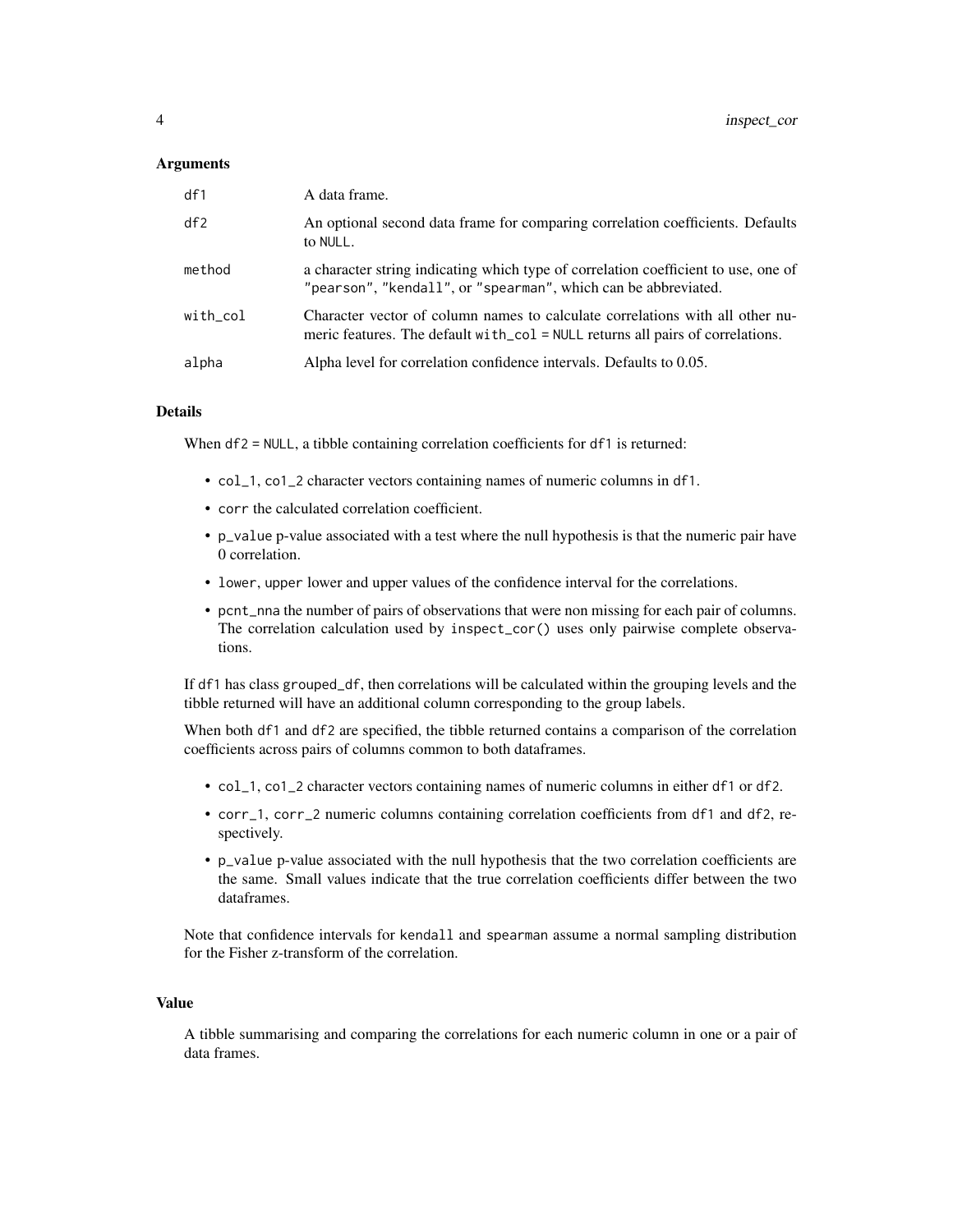# <span id="page-4-0"></span>inspect\_imb 5

# Examples

```
# Load dplyr for starwars data & pipe
library(dplyr)
# Single dataframe summary
inspect_cor(starwars)
# Only show correlations with 'mass' column
inspect_cor(starwars, with_col = "mass")
# Paired dataframe summary
inspect_cor(starwars, starwars[1:10, ])
# NOT RUN - change in correlation over time
# library(dplyr)
# tech_grp <- tech %>%
# group_by(year) %>%
# inspect_cor()
# tech_grp %>% show_plot()
```
<span id="page-4-1"></span>inspect\_imb *Summary and comparison of the most common levels in categorical columns*

# Description

For a single dataframe, summarise the most common level in each categorical column. If two dataframes are supplied, compare the most common levels of categorical features appearing in both dataframes. For grouped dataframes, summarise the levels of categorical columns in the dataframe split by group.

#### Usage

```
inspect_imb(df1, df2 = NULL, include_na = FALSE)
```

| df1        | A dataframe.                                                                                                  |
|------------|---------------------------------------------------------------------------------------------------------------|
| df2        | An optional second data frame for comparing columnwise imbalance. Defaults<br>to NULL.                        |
| include_na | Logical flag, whether to include missing values as a unique level. Default is<br>FALSE - to ignore NA values. |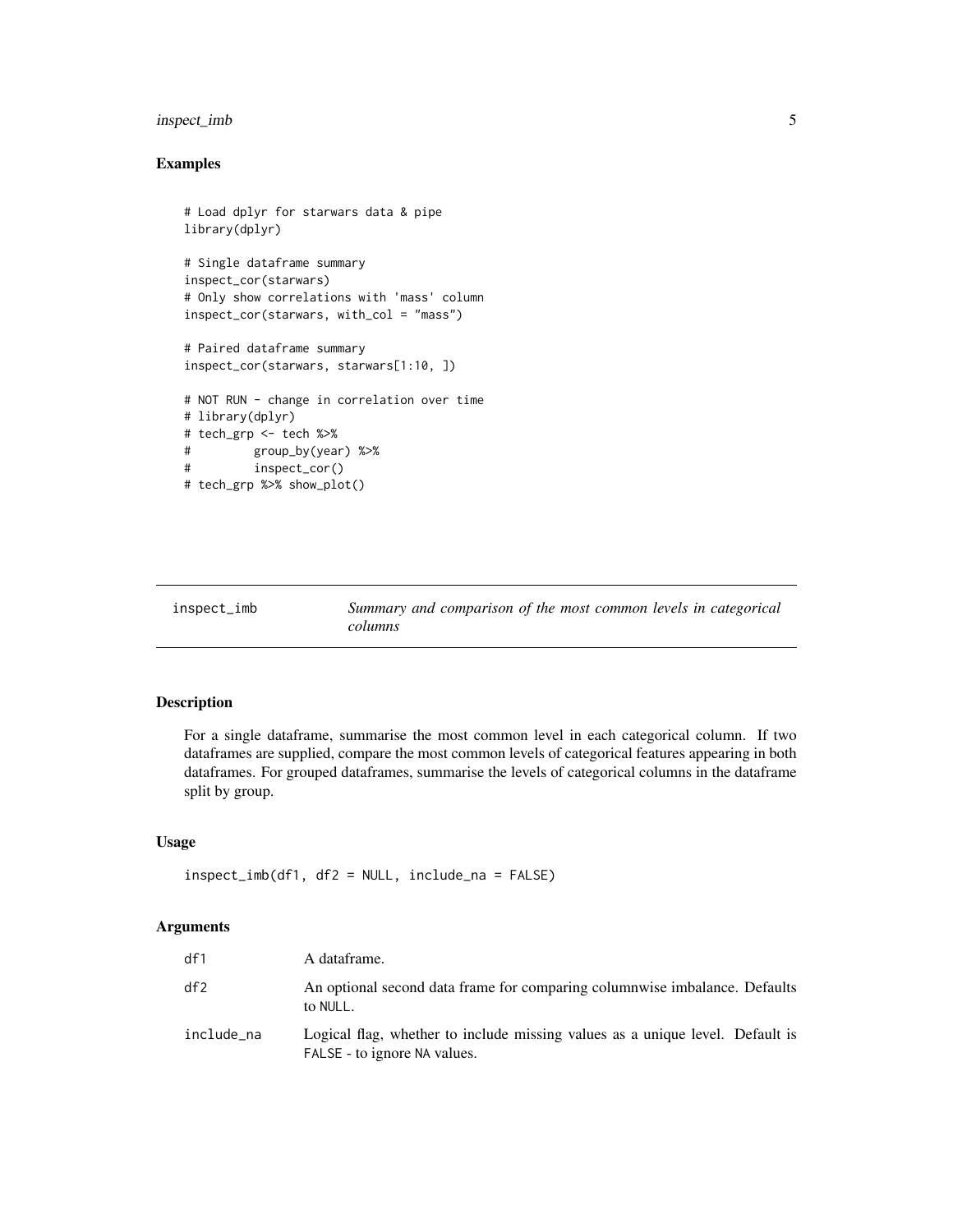### <span id="page-5-0"></span>Details

For a single dataframe, the tibble returned contains the columns:

- col\_name, a character vector containing column names of df1.
- value, a character vector containing the most common categorical level in each column of df1.
- pcnt, the relative frequency of each column's most common categorical level expressed as a percentage.
- cnt, the number of occurrences of the most common categorical level in each column of df1.

For a pair of dataframes, the tibble returned contains the columns:

- col\_name, a character vector containing names of the unique columns in df1 and df2.
- value, a character vector containing the most common categorical level in each column of df1.
- pcnt\_1, pcnt\_2, the percentage occurrence of value in the column col\_name for each of df1 and df2, respectively.
- cnt\_1, cnt\_2, the number of occurrences of of value in the column col\_name for each of df1 and df2, respectively.
- p\_value, p-value associated with the null hypothesis that the true rate of occurrence is the same for both dataframes. Small values indicate stronger evidence of a difference in the rate of occurrence.

For a grouped dataframe, the tibble returned is as for a single dataframe, but where the first k columns are the grouping columns. There will be as many rows in the result as there are unique combinations of the grouping variables.

#### Value

A tibble summarising and comparing the imbalance for each categorical column in one or a pair of dataframes.

# Author(s)

Alastair Rushworth

#### See Also

[inspect\\_cat](#page-1-1), [show\\_plot](#page-12-1)

# Examples

# Load dplyr for starwars data & pipe library(dplyr)

# Single dataframe summary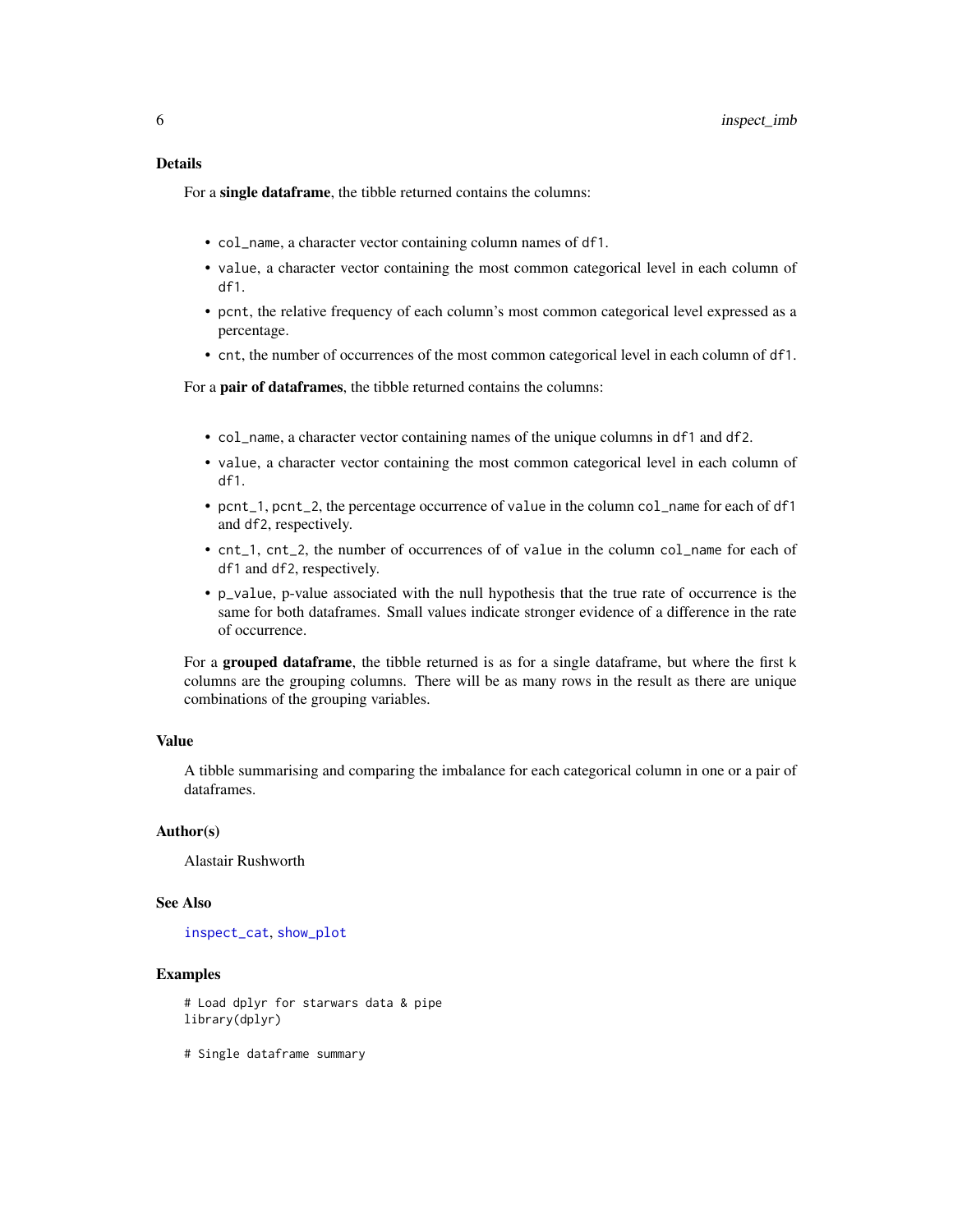# <span id="page-6-0"></span>inspect\_mem 7

```
inspect_imb(starwars)
# Paired dataframe comparison
inspect_imb(starwars, starwars[1:20, ])
# Grouped dataframe summary
starwars %>% group_by(gender) %>% inspect_imb()
```
inspect\_mem *Summary and comparison of memory usage of dataframe columns*

#### Description

For a single dataframe, summarise the memory usage in each column. If two dataframes are supplied, compare memory usage for columns appearing in both dataframes. For grouped dataframes, summarise the memory usage separately for each group.

#### Usage

inspect\_mem(df1, df2 = NULL)

#### Arguments

| df1 | A data frame.                                                                              |
|-----|--------------------------------------------------------------------------------------------|
| df2 | An optional second data frame with which to comparing memory usage. De-<br>faults to NULL. |

#### Details

For a single dataframe, the tibble returned contains the columns:

- col\_name, a character vector containing column names of df1.
- bytes, integer vector containing the number of bytes in each column of df1.
- size, a character vector containing display-friendly memory usage of each column.
- pcnt, the percentage of the dataframe's total memory footprint used by each column.

For a pair of dataframes, the tibble returned contains the columns:

- col\_name, a character vector containing column names of df1 and df2.
- size\_1, size\_2, a character vector containing memory usage of each column in each of df1 and df2.
- pcnt\_1, pcnt\_2, the percentage of total memory usage of each column within each of df1 and df2.

For a grouped dataframe, the tibble returned is as for a single dataframe, but where the first k columns are the grouping columns. There will be as many rows in the result as there are unique combinations of the grouping variables.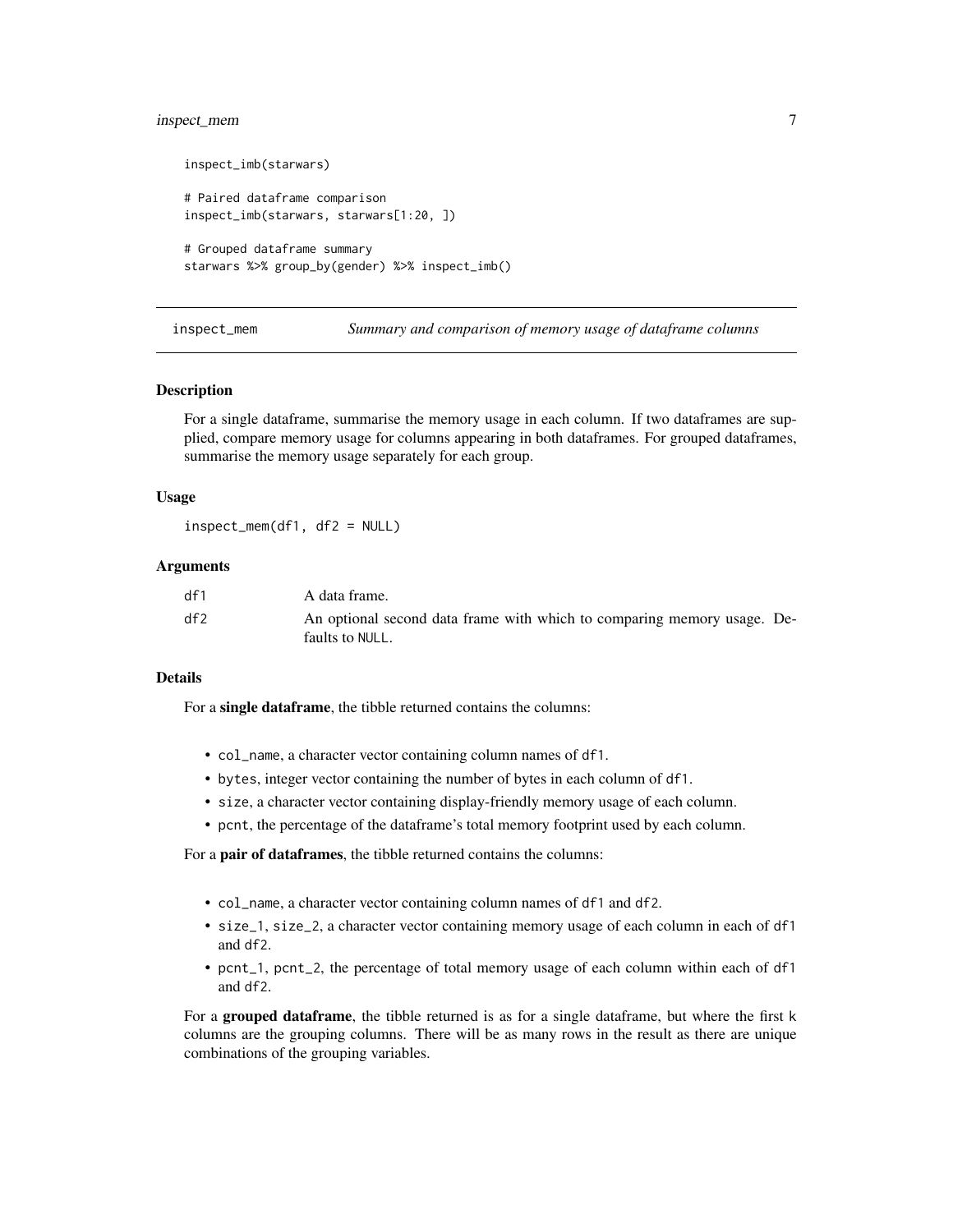#### <span id="page-7-0"></span>Value

A tibble summarising and comparing the columnwise memory usage for one or a pair of data frames.

#### Author(s)

Alastair Rushworth

#### See Also

[show\\_plot](#page-12-1)

#### Examples

```
# Load dplyr for starwars data & pipe
library(dplyr)
```
# Single dataframe summary inspect\_mem(starwars)

```
# Paired dataframe comparison
inspect_mem(starwars, starwars[1:20, ])
```

```
# Grouped dataframe summary
starwars %>% group_by(gender) %>% inspect_mem()
```

| inspect_na | Summary and comparison of the rate of missingness across dataframe |
|------------|--------------------------------------------------------------------|
|            | columns                                                            |

# Description

For a single dataframe, summarise the rate of missingness in each column. If two dataframes are supplied, compare missingness for columns appearing in both dataframes. For grouped dataframes, summarise the rate of missingness separately for each group.

# Usage

inspect\_na(df1, df2 = NULL)

| df1 | A data frame                                                                                          |
|-----|-------------------------------------------------------------------------------------------------------|
| df2 | An optional second data frame for making columnwise comparison of missing-<br>ness. Defaults to NULL. |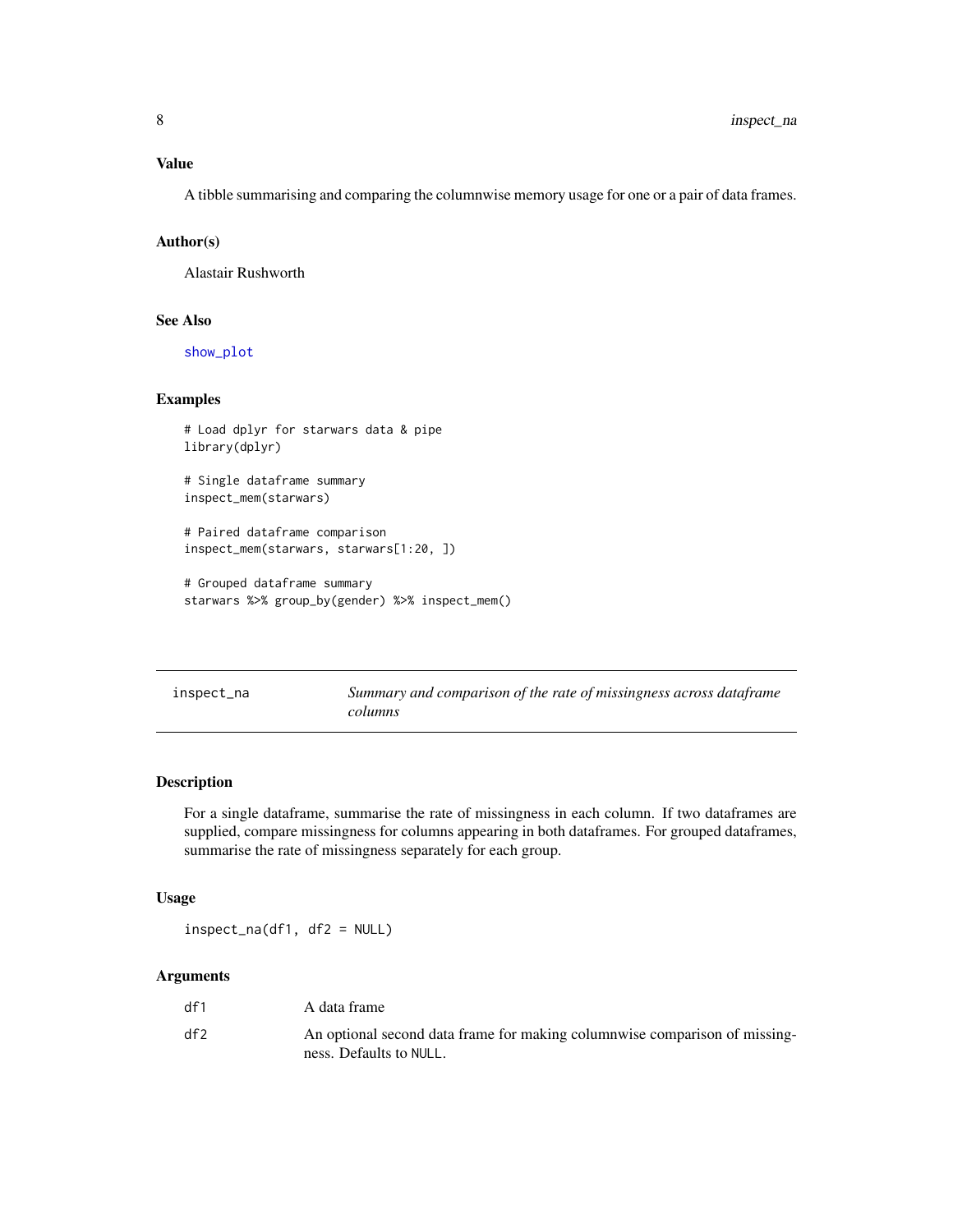#### <span id="page-8-0"></span>inspect\_na 9

### Details

For a single dataframe, the tibble returned contains the columns:

- col\_name, a character vector containing column names of df1.
- cnt, an integer vector containing the number of missing values by column.
- pcnt, the percentage of records in each columns that is missing.

For a pair of dataframes, the tibble returned contains the columns:

- col\_name, the name of the columns occurring in either df1 or df2.
- cnt\_1, cnt\_2, a pair of integer vectors containing counts of missing entries for each column in df1 and df2.
- pcnt\_1, pcnt\_2, a pair of columns containing percentage of missing entries for each column in df1 and df2.
- p\_value, the p-value associated with test of equivalence of rates of missingness. Small values indicate evidence that the rate of missingness differs for a column occurring in both df1 and df2.

For a grouped dataframe, the tibble returned is as for a single dataframe, but where the first k columns are the grouping columns. There will be as many rows in the result as there are unique combinations of the grouping variables.

#### Value

A tibble summarising the count and percentage of columnwise missingness for one or a pair of data frames.

#### Author(s)

Alastair Rushworth

#### See Also

[show\\_plot](#page-12-1)

#### Examples

# Load dplyr for starwars data & pipe library(dplyr)

```
# Single dataframe summary
inspect_na(starwars)
```
# Paired dataframe comparison inspect\_na(starwars, starwars[1:20, ])

```
# Grouped dataframe summary
starwars %>% group_by(gender) %>% inspect_na()
```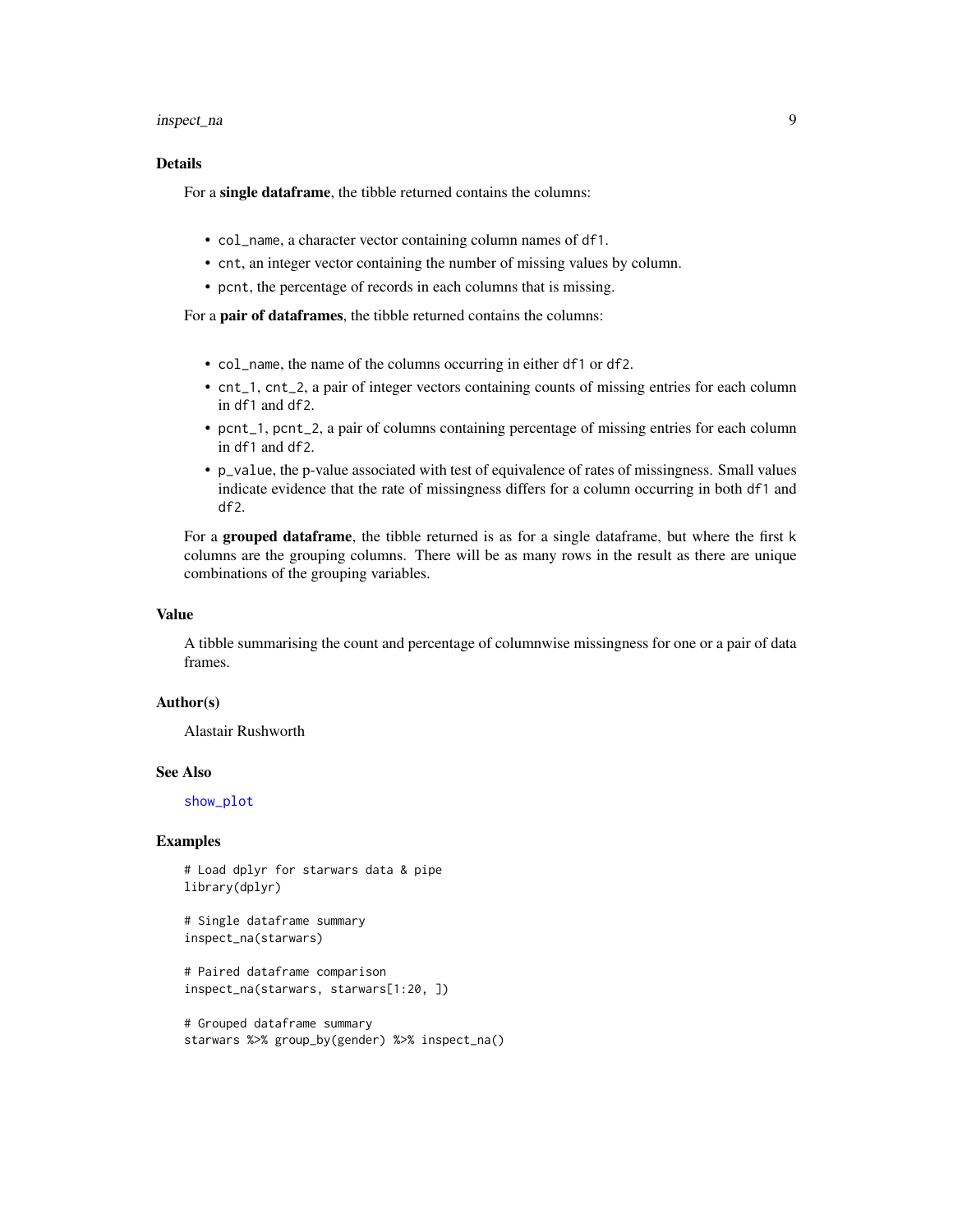<span id="page-9-0"></span>

#### **Description**

For a single dataframe, summarise the numeric columns. If two dataframes are supplied, compare numeric columns appearing in both dataframes. For grouped dataframes, summarise numeric columns separately for each group.

#### Usage

```
inspect_num(df1, df2 = NULL, breaks = 20, include_int = TRUE)
```
#### Arguments

| df1         | A dataframe.                                                                                                                                |
|-------------|---------------------------------------------------------------------------------------------------------------------------------------------|
| df2         | An optional second data frame for comparing categorical levels. Defaults to<br>NULL.                                                        |
| breaks      | Integer number of breaks used for histogram bins, passed to graphics: : hist().<br>Defaults to 20.                                          |
| include_int | Logical flag, whether to include integer columns in numeric summaries. De-<br>faults to TRUE. $hist(,breaks)$ . See ?hist for more details. |

#### Details

For a single dataframe, the tibble returned contains the columns:

- col\_name, a character vector containing the column names in df1
- min, q1, median, mean, q3, max and sd, the minimum, lower quartile, median, mean, upper quartile, maximum and standard deviation for each numeric column.
- pcnt\_na, the percentage of each numeric feature that is missing
- hist, a named list of tibbles containing the relative frequency of values falling in bins determined by breaks.

For a **pair of dataframes**, the tibble returned contains the columns:

- col\_name, a character vector containing the column names in df1 and df2
- hist\_1, hist\_2, a list column for histograms of each of df1 and df2. Where a column appears in both dataframe, the bins used for df1 are reused to calculate histograms for df2.
- jsd, a numeric column containing the Jensen-Shannon divergence. This measures the difference in distribution of a pair of binned numeric features. Values near to 0 indicate agreement of the distributions, while 1 indicates disagreement.
- fisher\_p, the p-value corresponding to Fisher's exact test. A small p indicates evidence that the two histograms are actually different.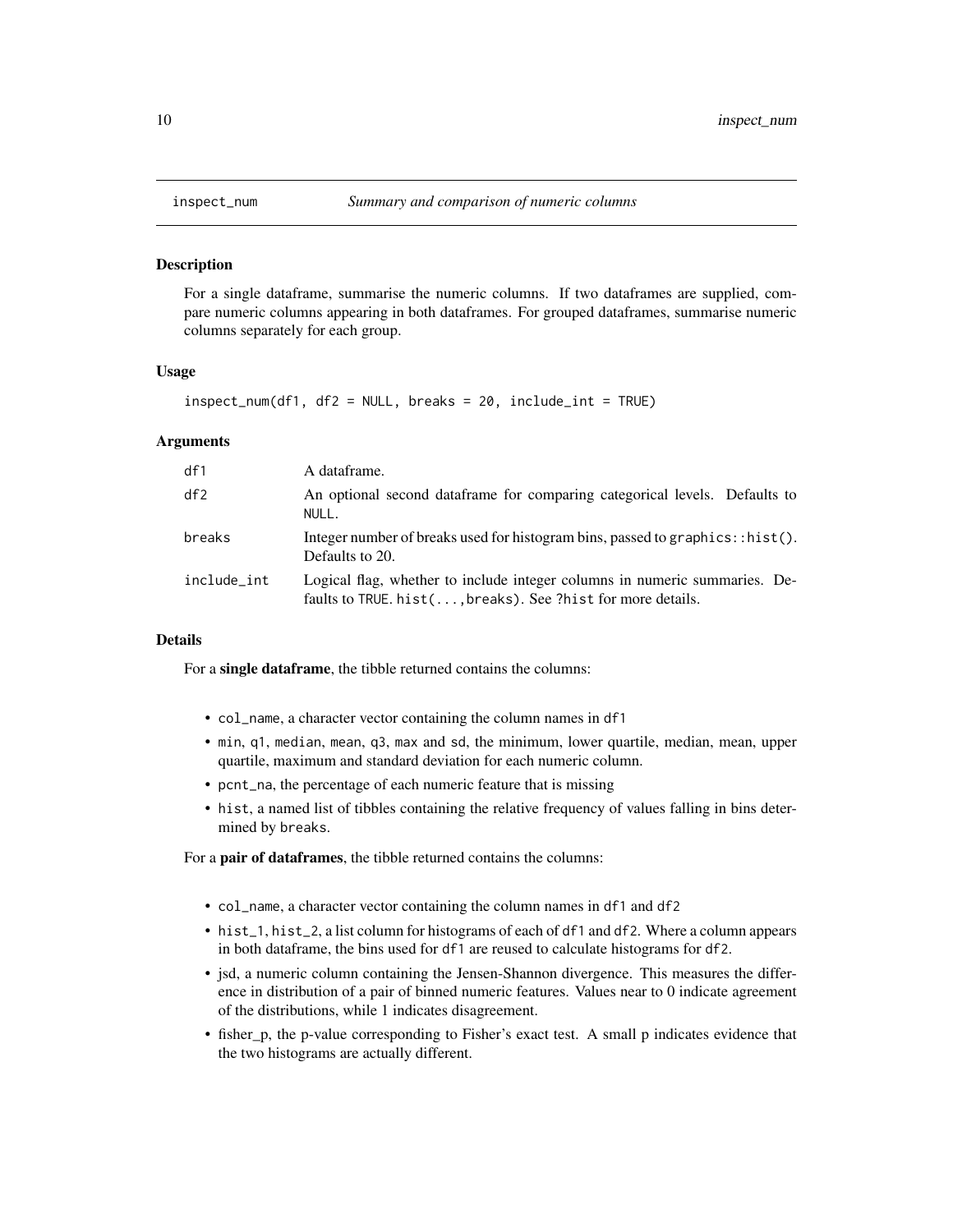# <span id="page-10-0"></span>inspect\_types 11

For a grouped dataframe, the tibble returned is as for a single dataframe, but where the first k columns are the grouping columns. There will be as many rows in the result as there are unique combinations of the grouping variables.

### Value

A tibble containing statistical summaries of the numeric columns of df1, or comparing the histograms of df1 and df2.

#### Author(s)

Alastair Rushworth

### See Also

[show\\_plot](#page-12-1)

### Examples

```
# Load dplyr for starwars data & pipe
library(dplyr)
```
# Single dataframe summary inspect\_num(starwars)

# Paired dataframe comparison inspect\_num(starwars, starwars[1:20, ])

```
# Grouped dataframe summary
starwars %>% group_by(gender) %>% inspect_num()
```
inspect\_types *Summary and comparison of column types*

# Description

For a single dataframe, summarise the column types. If two dataframes are supplied, compare column type composition of both dataframes.

#### Usage

inspect\_types(df1, df2 = NULL)

| df1 | A dataframe.                                 |
|-----|----------------------------------------------|
| df2 | An optional second dataframe for comparison. |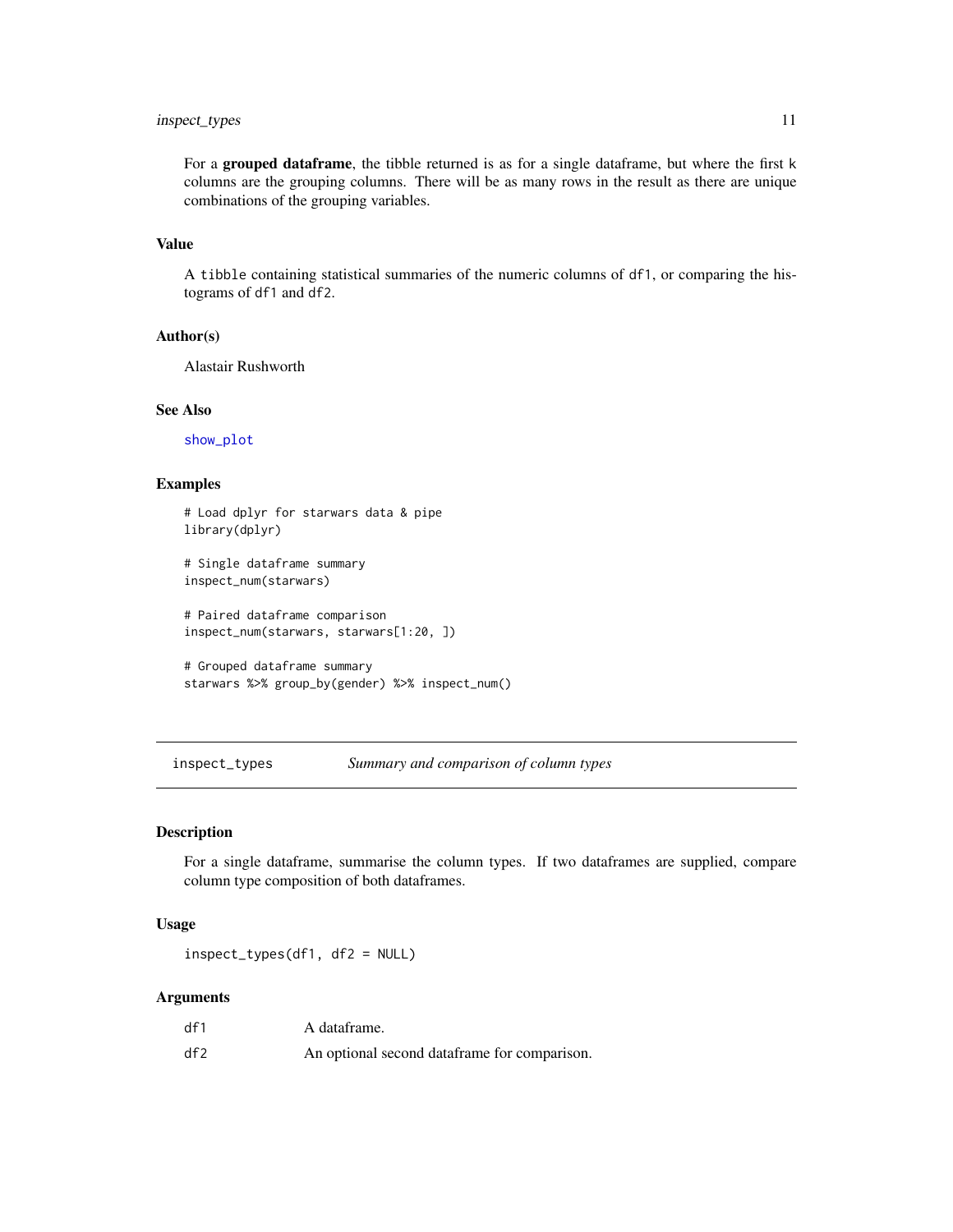<span id="page-11-0"></span>For a single dataframe, the tibble returned contains the columns:

- type, a character vector containing the column types in df1.
- cnt, integer counts of each type.
- pcnt, the percentage of all columns with each type.
- col\_name, the names of columns with each type.

For a pair of dataframes, the tibble returned contains the columns:

- type, a character vector containing the column types in df1 and df2.
- cnt\_1, cnt\_2, pair of integer columns containing counts of each type in each of df1 and df2.
- pcnt\_1, pcnt\_2, pair of columns containing the percentage of columns with each type the data frame name are appended.

For a grouped dataframe, the tibble returned is as for a single dataframe, but where the first k columns are the grouping columns. There will be as many rows in the result as there are unique combinations of the grouping variables.

#### Value

A tibble summarising the count and percentage of different column types for one or a pair of data frames.

#### Author(s)

Alastair Rushworth

#### See Also

[show\\_plot](#page-12-1)

#### Examples

```
# Load dplyr for starwars data & pipe
library(dplyr)
```

```
# Single dataframe summary
inspect_types(starwars)
```

```
# Paired dataframe comparison
inspect_types(starwars, starwars[1:20, ])
```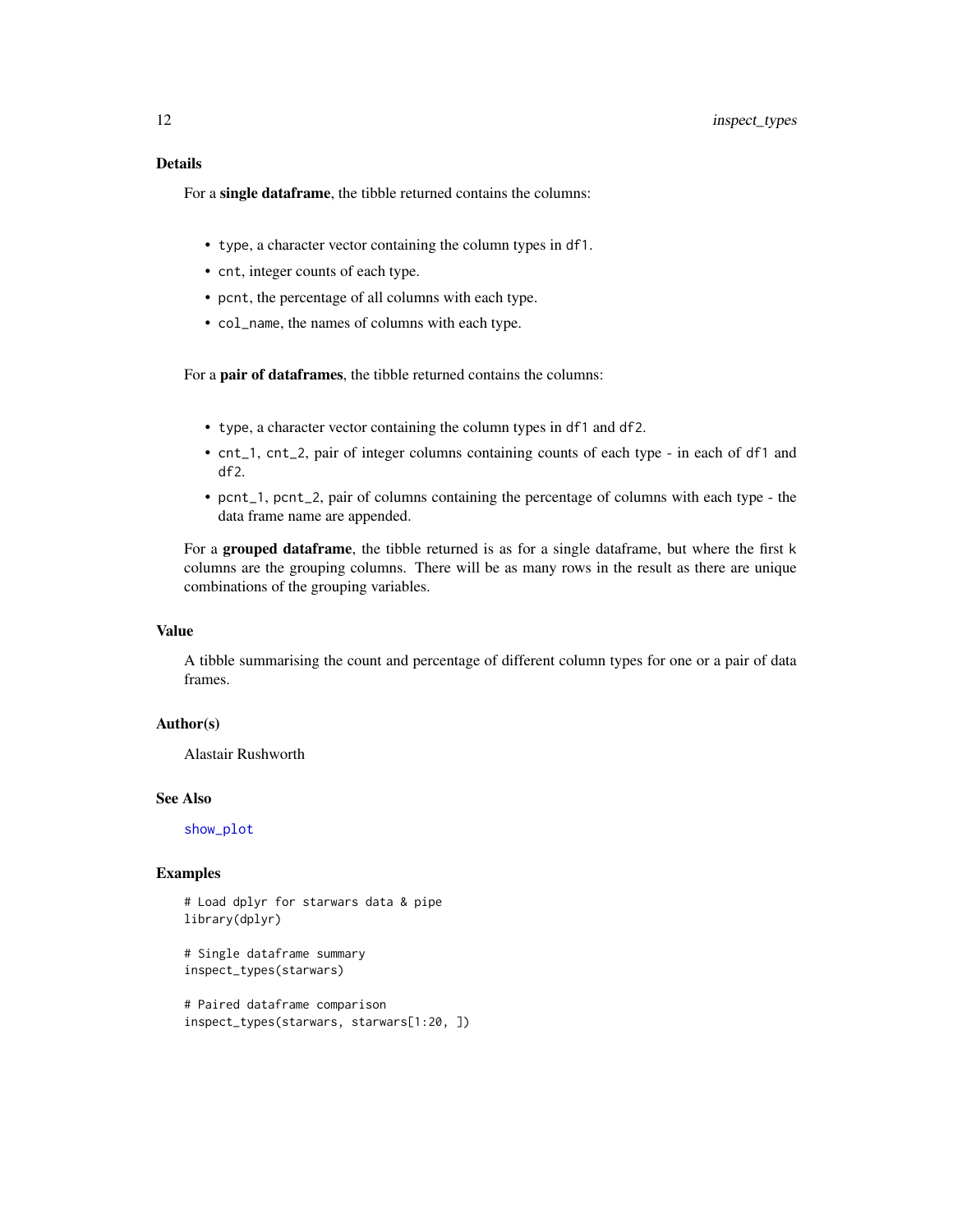<span id="page-12-1"></span><span id="page-12-0"></span>

# Description

Easily visualise output from inspect\_\*() functions.

# Usage

```
show_plot(
 x,
  text_labels = TRUE,
 alpha = 0.05,
 high_cardinality = 0,
 plot_layout = NULL,
 col\_palette = 0,
 plot_type = 1,
 label_{th} thresh = 0.1,
 label_angle = NULL,
 label_color = NULL,
  label_size = NULL
)
```

| X                | Dataframe resulting from a call to an inspect_ $*($ ) function.                                                                                                                                                                                                                             |
|------------------|---------------------------------------------------------------------------------------------------------------------------------------------------------------------------------------------------------------------------------------------------------------------------------------------|
| text_labels      | Boolean. Whether to show text annotation on plots. Defaults to TRUE.                                                                                                                                                                                                                        |
| alpha            | Alpha level for performing any significance tests. Defaults to 0.05.                                                                                                                                                                                                                        |
| high_cardinality |                                                                                                                                                                                                                                                                                             |
|                  | Minimum number of occurrences of category to be shown as a distinct segment<br>in the plot (inspect_cat() only). Default is $0$ - all distinct levels are shown.<br>Setting high_cardinality $> 0$ can speed up plot rendering when categorical<br>columns contain many near-unique values. |
| plot_layout      | Vector specifying the number of rows and columns in the plotting grid. For<br>example, 3 rows and 2 columns would be specified as $plot\_{layout} = c(3, 2)$ .                                                                                                                              |
| col_palette      | Integer indicating the colour palette to use:                                                                                                                                                                                                                                               |
|                  | • 0: (default) 'ggplot2' color palette                                                                                                                                                                                                                                                      |
|                  | • 1: a colorblind friendly palette                                                                                                                                                                                                                                                          |
|                  | $\cdot$ 2: 80s theme                                                                                                                                                                                                                                                                        |
|                  | • 3: rainbox theme                                                                                                                                                                                                                                                                          |
|                  | • 4: mario theme                                                                                                                                                                                                                                                                            |
|                  | • 5: pokemon theme                                                                                                                                                                                                                                                                          |
| plot_type        | Experimental. Integer determining plot type to print. Defaults to 1.                                                                                                                                                                                                                        |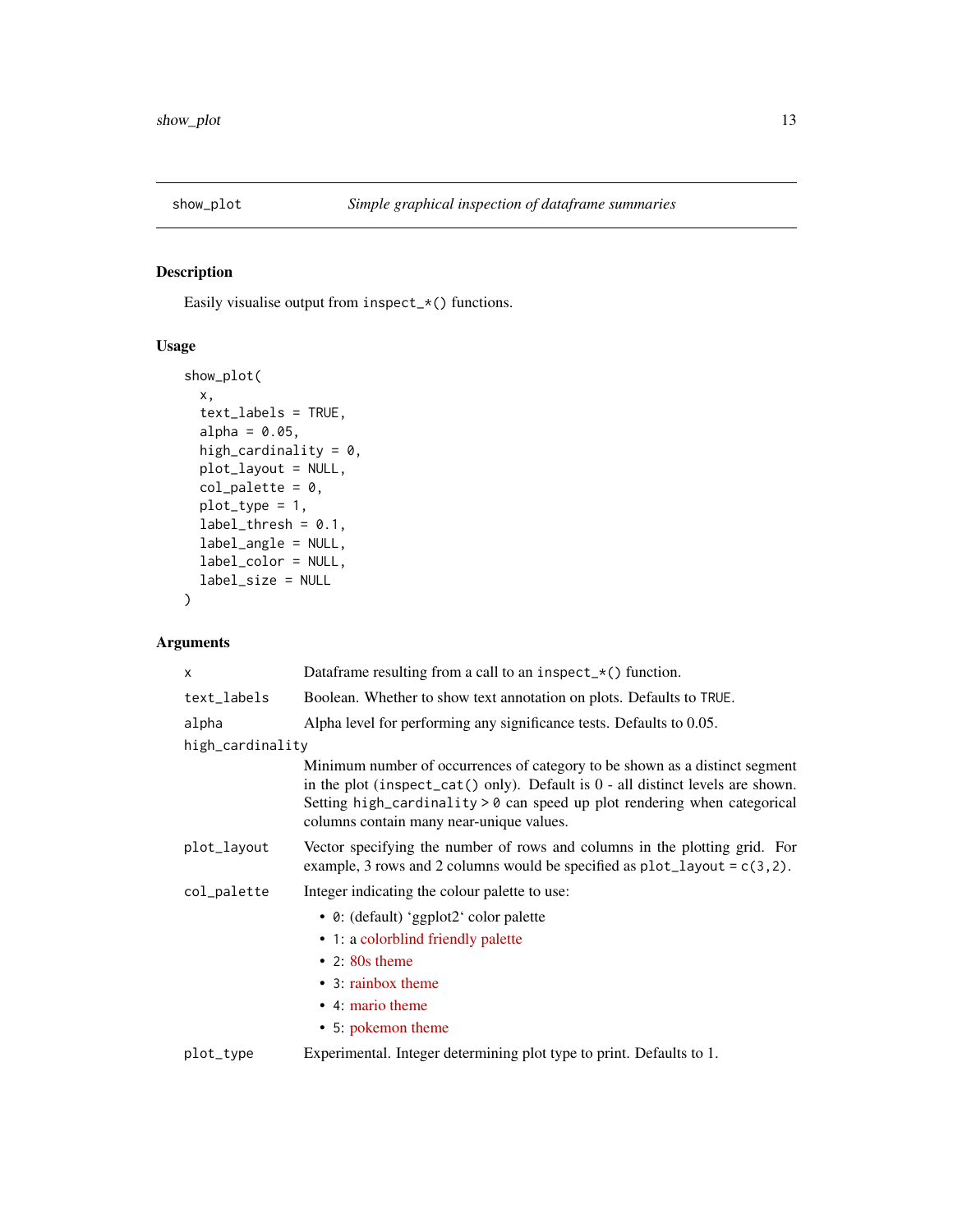<span id="page-13-0"></span>

| label_thresh | (inspect_cat() only. Minimum occurrence frequency of category for a text<br>label to be shown. Smaller values of label_thresh will show labels for less<br>common categories but at the expense of increased plot rendering time. Defaults<br>to $0.1$ . |
|--------------|----------------------------------------------------------------------------------------------------------------------------------------------------------------------------------------------------------------------------------------------------------|
| label_angle  | Numeric value specifying angle with which to rotate text annotation, if applica-<br>ble. Defaults to 90 for most plots.                                                                                                                                  |
| label color  | Character string or character vector specifying colors for text annotation, if ap-<br>plicable. Usually defaults to white and gray.                                                                                                                      |
| label_size   | Numeric value specifying font size for text annotation, if applicable.                                                                                                                                                                                   |

#### Examples

```
# Load 'starwars' data
data("starwars", package = "dplyr")
# Horizontal bar plot for categorical column composition
x <- inspect_cat(starwars)
show_plot(x)
# Correlation betwee numeric columns + confidence intervals
x <- inspect_cor(starwars)
show_plot(x)
# Bar plot of most frequent category for each categorical column
x <- inspect_imb(starwars)
show_plot(x)
# Bar plot showing memory usage for each column
x <- inspect_mem(starwars)
show_plot(x)
# Occurence of NAs in each column ranked in descending order
x <- inspect_na(starwars)
show_plot(x)
# Histograms for numeric columns
x <- inspect_num(starwars)
show_plot(x)
# Barplot of column types
x <- inspect_types(starwars)
show_plot(x)
```
tech *Tech stocks closing prices*

#### Description

Daily closing stock prices of the three tech companies Microsoft, Apple and IBM between 2007 and 2019.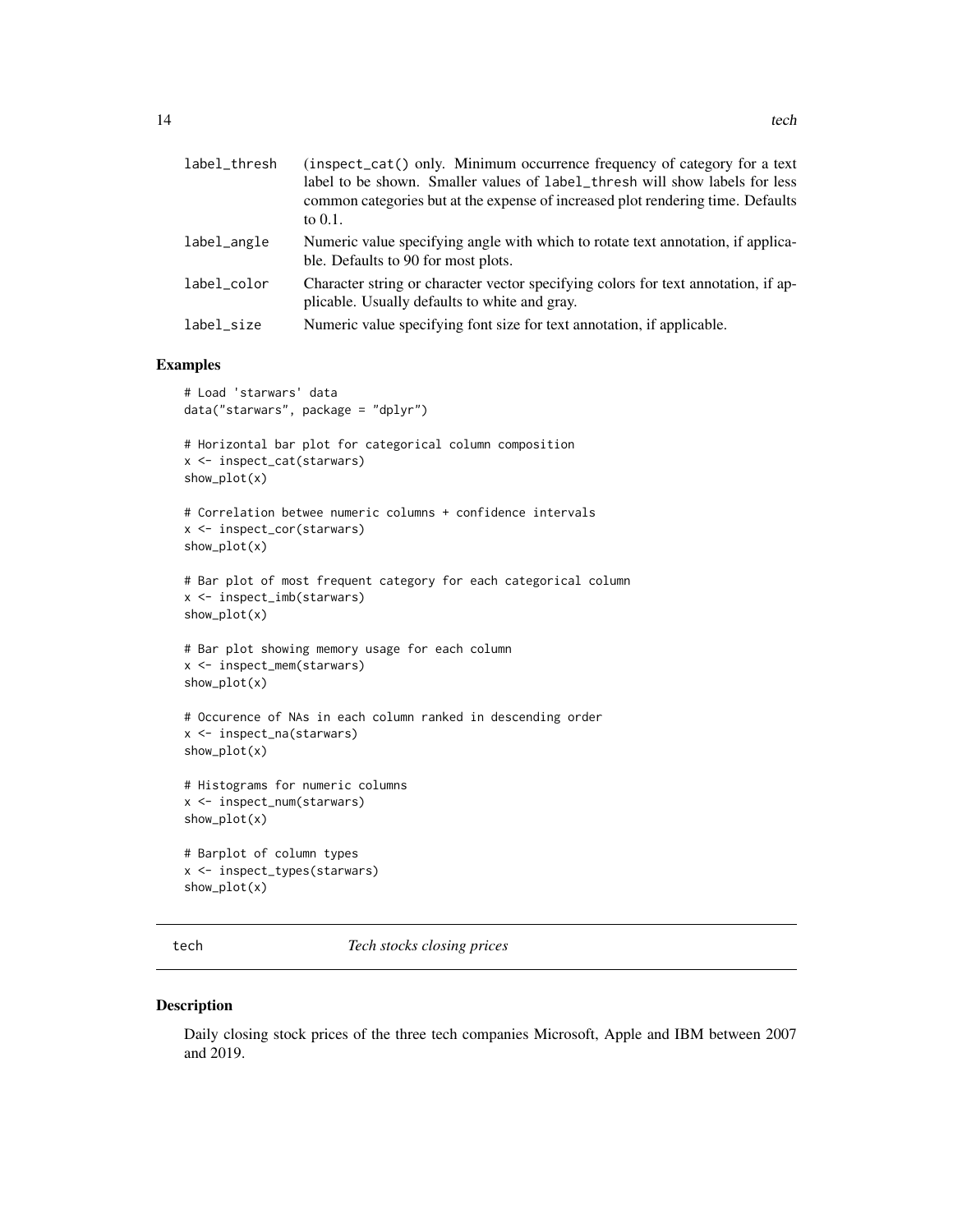tech 15

# Usage

data(tech)

# Format

A dataframe with 3158 rows and 6 columns.

# Source

Data gathered using the [quantmod](https://github.com/joshuaulrich/quantmod) package.

# Examples

```
data(tech)
head(tech)
# NOT RUN - change in correlation over time
# library(dplyr)
# tech_grp <- tech %>%
# group_by(year) %>%
# inspect_cor()
# tech_grp %>% show_plot()
```